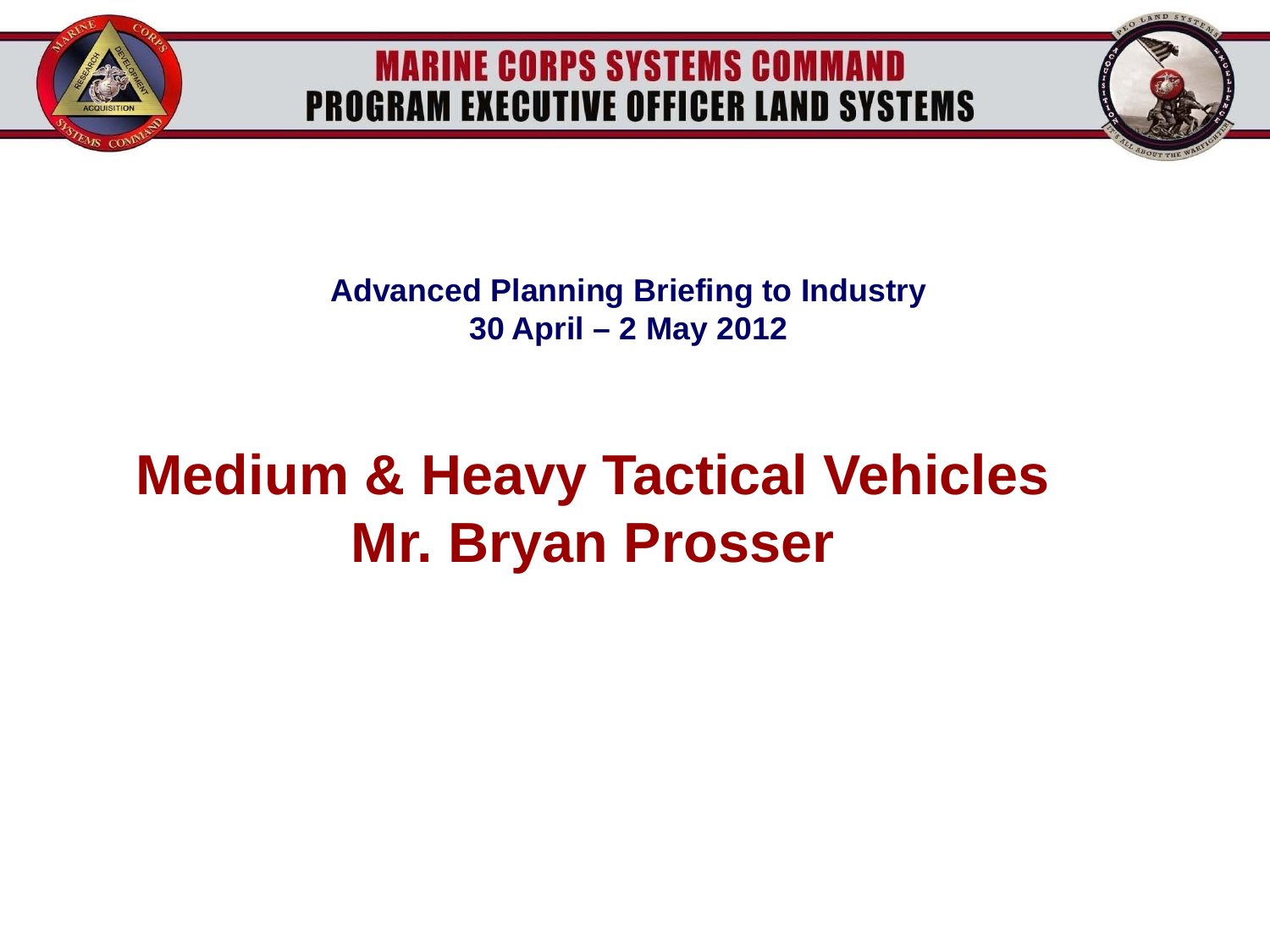

- $\triangleright$  PM Medium & Heavy Tactical Vehicles
	- Medium Tactical Vehicle Replacement (MTVR)
	- MTVR Trailer
	- Logistics Vehicle System Replacement (LVSR)
	- Aircraft Crash Fire Fighting Vehicle (P19R)
	- Flatrack Refueling Capability (FRC)
	- Medium and Heavy Tactical Trailers
- $\triangleright$  Industry Opportunities
	- Lighten the MAGTF
	- Fuel Efficiencies
	- MTVR Logistics Support Contract
	- P-19R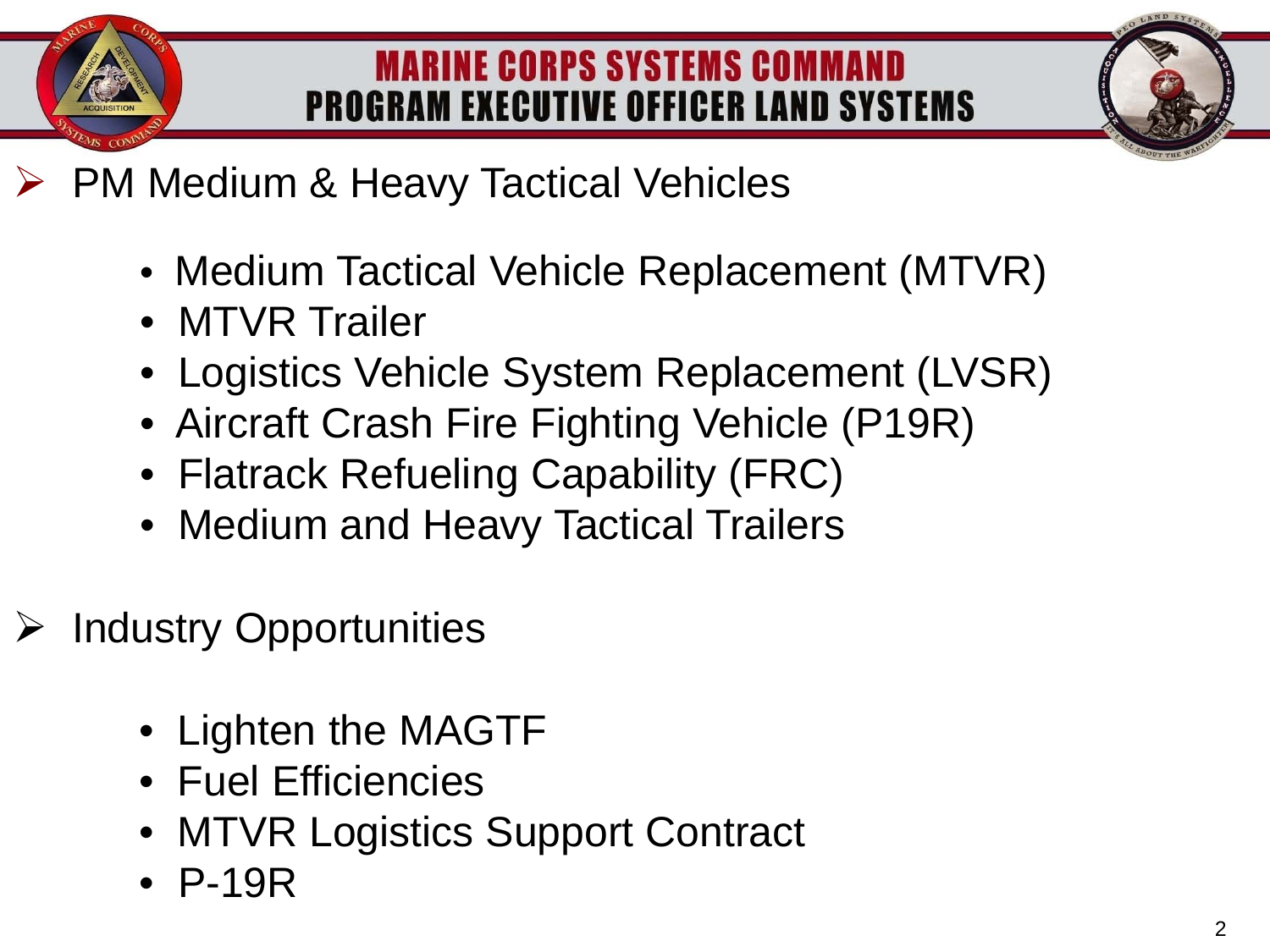



# **Lighten the MAGTF**

#### *Initiative: Eliminate or reduce MTVR and LVSR requirements to armor CONUS and MPF vehicles; reduce armored vehicle AAO*

- • **LVSR Armor AAO reduced by DC CD&I in Feb 2011 from 800 to 651 units reducing MAGTF weight by approximately 521,500 lbs**
- • **Installation of CONUS armor limited to Home Station Training requirements by DC CD&I**
- • **Obstacles to achieving initiative**
	- Requirement remains to armor 100% of the 333 MPF vehicles
	- Funding required for long term storage of uninstalled armor kits
	- Reset/Reconstitution strategy of returning 301 OEF vehicles leaves armor installed

#### *Initiative: Fuel Efficient MTVR*

- • **Seeking solution that increases fuel efficiency and maintains required performance threshold**
- • **POM supports a FYDP wedge for capability transition efforts providing at least 15% improvement of MTVR payload ton-mpg; transition planned FY15-FY17**
- • **Obstacles to achieving initiative**
	- Sustaining the investment cost to deliver affordable solution
		- o Maintaining POM request to transition technology.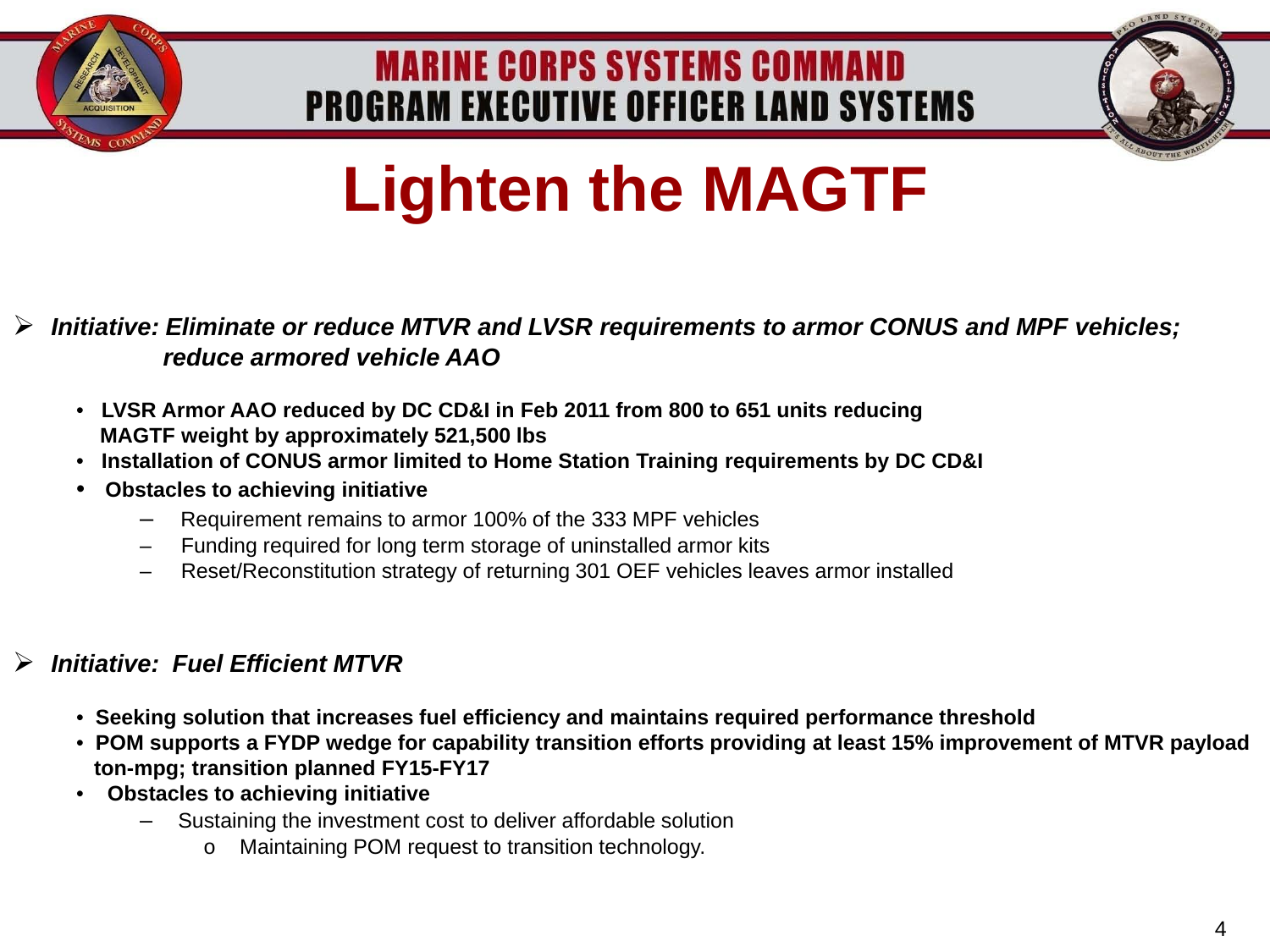



# **Fuel Efficiencies**

# **Program Description**

• Through analysis, modeling and simulation, hardware development, integration, test, and evaluation, the Fuel Efficient Medium Tactical Vehicle Replacement (MTVR) FNC program will select, bench test, and integrate into a wheeled vehicle demonstrator a suite of affordable fuel efficiency enabling technologies

## **Goal**

• Create at least 15% improvement in MTVR payload ton-mpg over a representative operational drive cycle while maintaining current MTVR mobility, transportability, and survivability requirements

### **Products to be Delivered**

- MTVR energy consumption analysis, including energy flowcharts illustrating the location and amount of energy lost/consumed over individual components
- Materiel Solutions Analysis Technical Report including recommendations of fuel efficient enabling technologies applicable to MTVR for further development and demonstration. The report will include estimates of technology acquisition and integration costs.
- MTVR fuel efficiency demonstrator vehicle integrated with fuel efficiency enabling technologies selected from the Materiel Solutions Analysis Technical Report
- MTVR fuel efficiency demonstrator vehicle Test Report containing fuel consumption and mobility performance test results of the demonstrator evaluated over a range of operationally relevant environments at a Government approved testing facility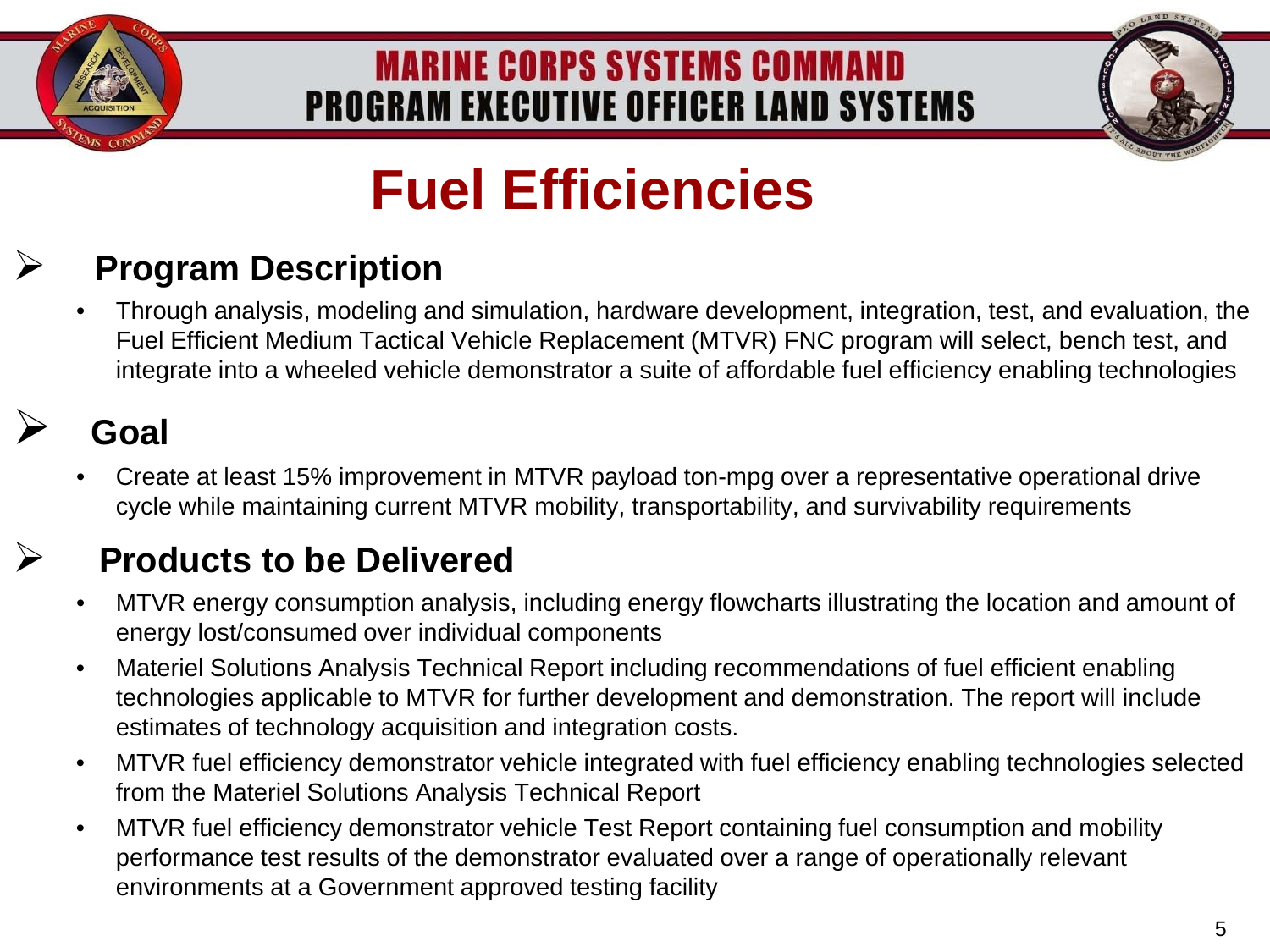



**MTVR Contractor Logistics Support (CLS) Contract** 

# **≻Program Manager's Intent**

- Seamless support to warfighter
- Obtain data to support BCA for long-term MTVR support strategy

Considering open competition contracting strategy based on responses to RFI

**≻BCA to assess CLS vs. PBL vs. Organic**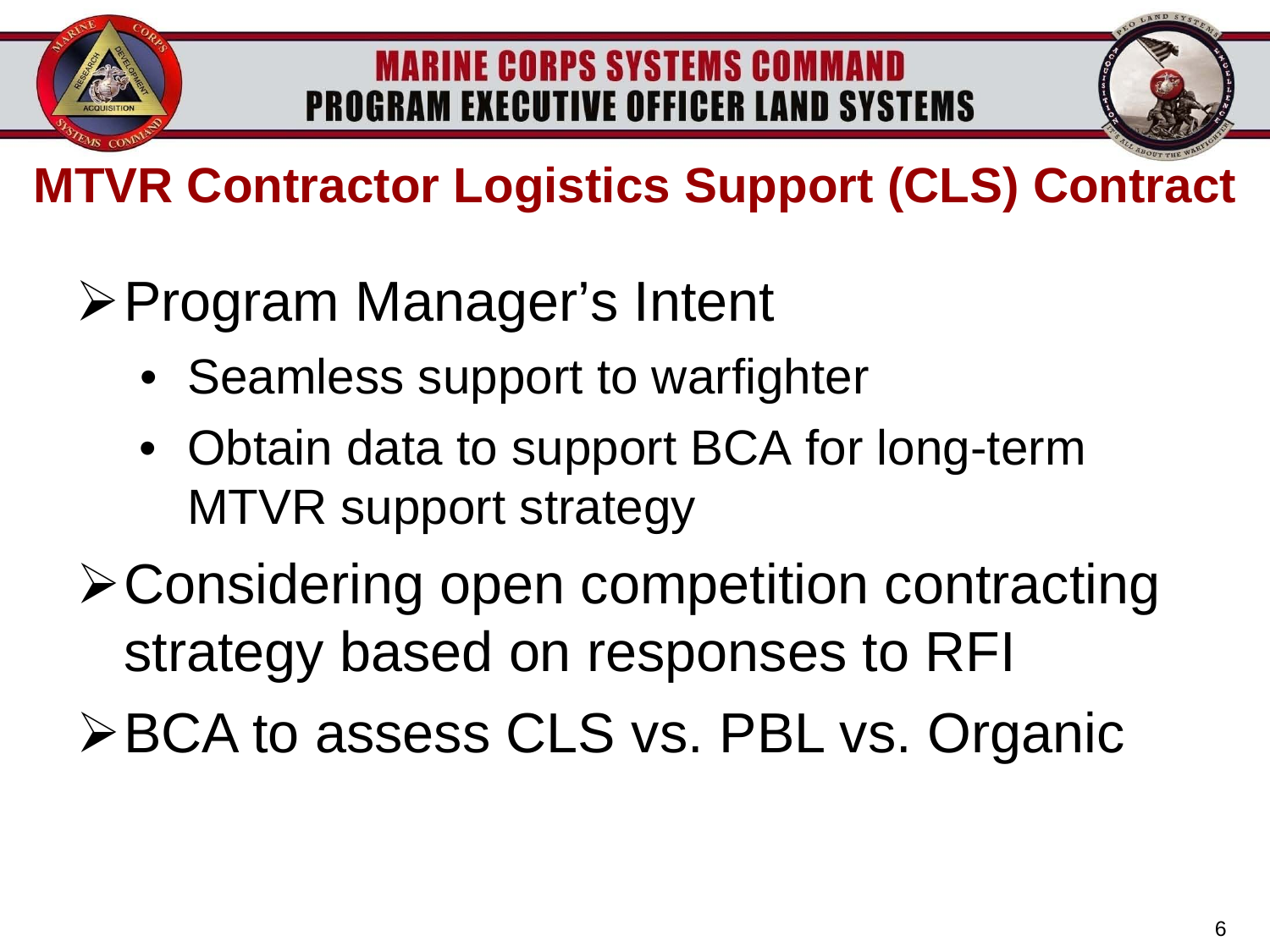



# **P19R**

# **Background**

- Replace current P-19A Firefighting, Aircraft Crash and Structure Fire Truck
- Will be equipped with fire suppression compounds and extinguishing agents, handheld extinguishers, and specialized rescue tools
- Extinguish aircraft fires, protect rescue personnel, cool explosive ordnance, and extract aircrews
- Modified Commercial Off The Shelf solution
- Prime: TBD

## **Significant Events**

- Milestone B scheduled for 4QFY12
- Competitive contract award anticipated end of 4QFY12
	- $\checkmark$  RFP release May/June 2012
- Initial Operational Capability scheduled for 3QFY17
- Full Operational Capability scheduled for FY18